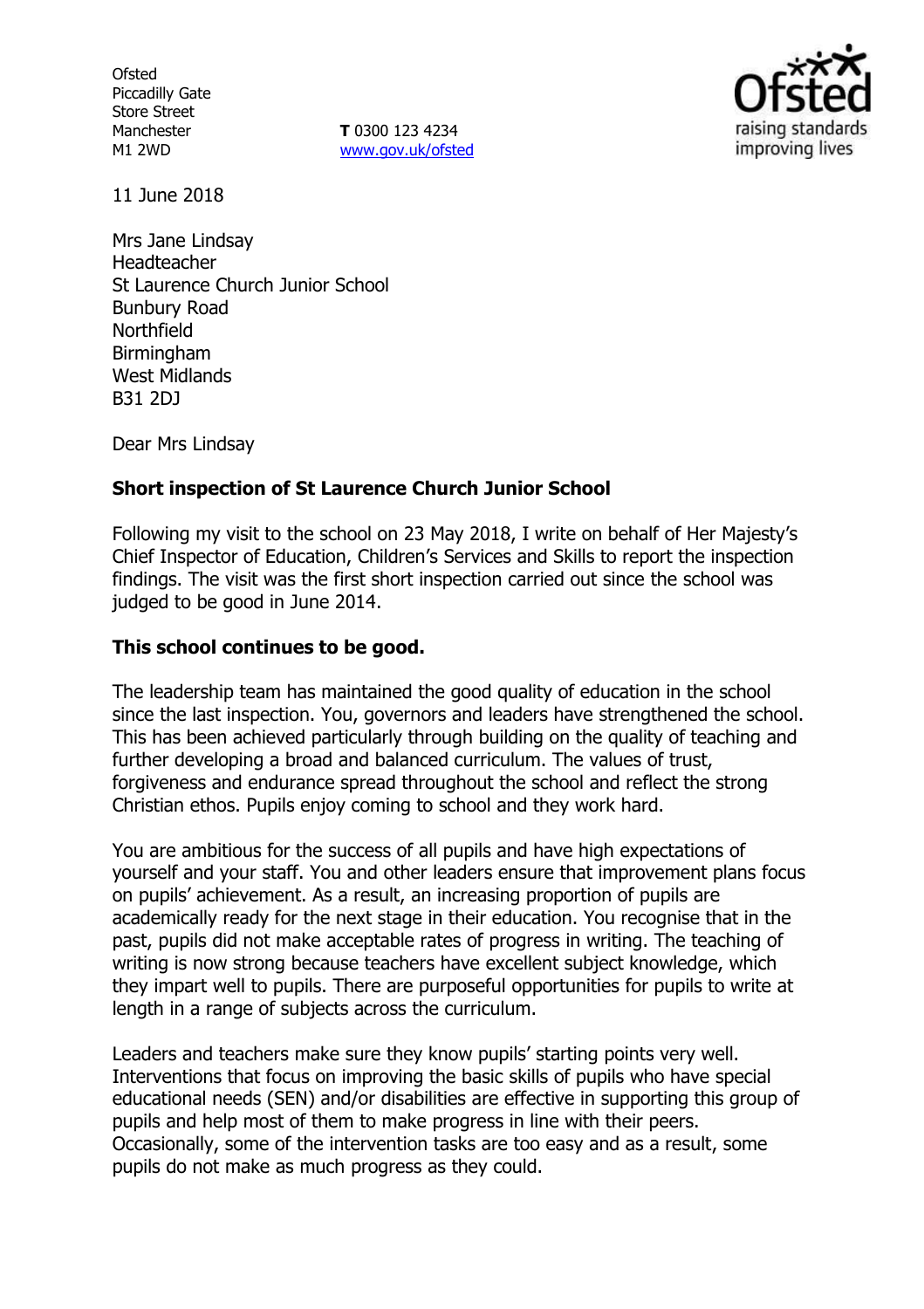

Pupils are enthusiastic about their learning and speak positively about the experiences they have. Year 3 pupils were full of awe and wonder at meeting live snakes and spiders as part of their rainforest project. Teachers plan topics that interest pupils and build in practical activities where appropriate. For example, pupils in Year 4 are highly engaged in their topic on chocolate. Older pupils explain how residential visits to outdoor learning centres and the city of York help them to become more confident as well as develop new skills. Most pupils behave well because everyone understands the school rules. When pupils behave well they earn house points and certificates. Pupils say that teachers are fair. Pupils are proud to be included in the 'Star Pupil' display in the main hall.

Governors have an accurate understanding of the school's strengths and its areas for improvement. The chair of governors ensures that all members of staff have upto-date training so that they are completely clear about their roles and responsibilities. They make regular visits to the school in order to check out for themselves the accuracy of what leaders have told them. In turn, governors provide effective support and challenge.

Many parents and carers are positive about the work you do with their children, in particular how well staff support and encourage pupils. One parent commented that teachers 'go above and beyond expectation'. However, a significant minority of parents expressed concerns that the school does not listen well enough to their views. A similar proportion of parents have concerns about transition from the infant school. You acknowledge that this can be a difficult time for pupils because of different expectations in a new school. Leaders and governors are aware of the need to take further steps to engage parents, particularly of new pupils, more in their children's education.

You have successfully addressed the areas for improvement identified in the previous inspection report. Senior leaders have ensured that an important part of the professional development of teachers is to learn from each other. Pupils are engaged in their learning because they are interested in the topics and teachers plan activities to build on what pupils already know. Teachers' explanations are clear and, as a result, pupils know exactly what they have to do to be successful. Leaders were also asked to improve pupils' achievement in writing. Most pupils now make strong progress in writing. However, leaders are aware that some of the most able pupils are not reaching the higher standards of which they are capable.

#### **Safeguarding is effective.**

You and your leadership team have ensured that safeguarding arrangements are fit for purpose. Staff training is up to date and all staff understand their child protection responsibilities, including how to report any concerns they have. Child protection records are stored securely and are well organised.

Governors take their responsibilities very seriously and every member receives safeguarding training. They make additional checks on the school's safeguarding procedures and are committed to the safety of all pupils.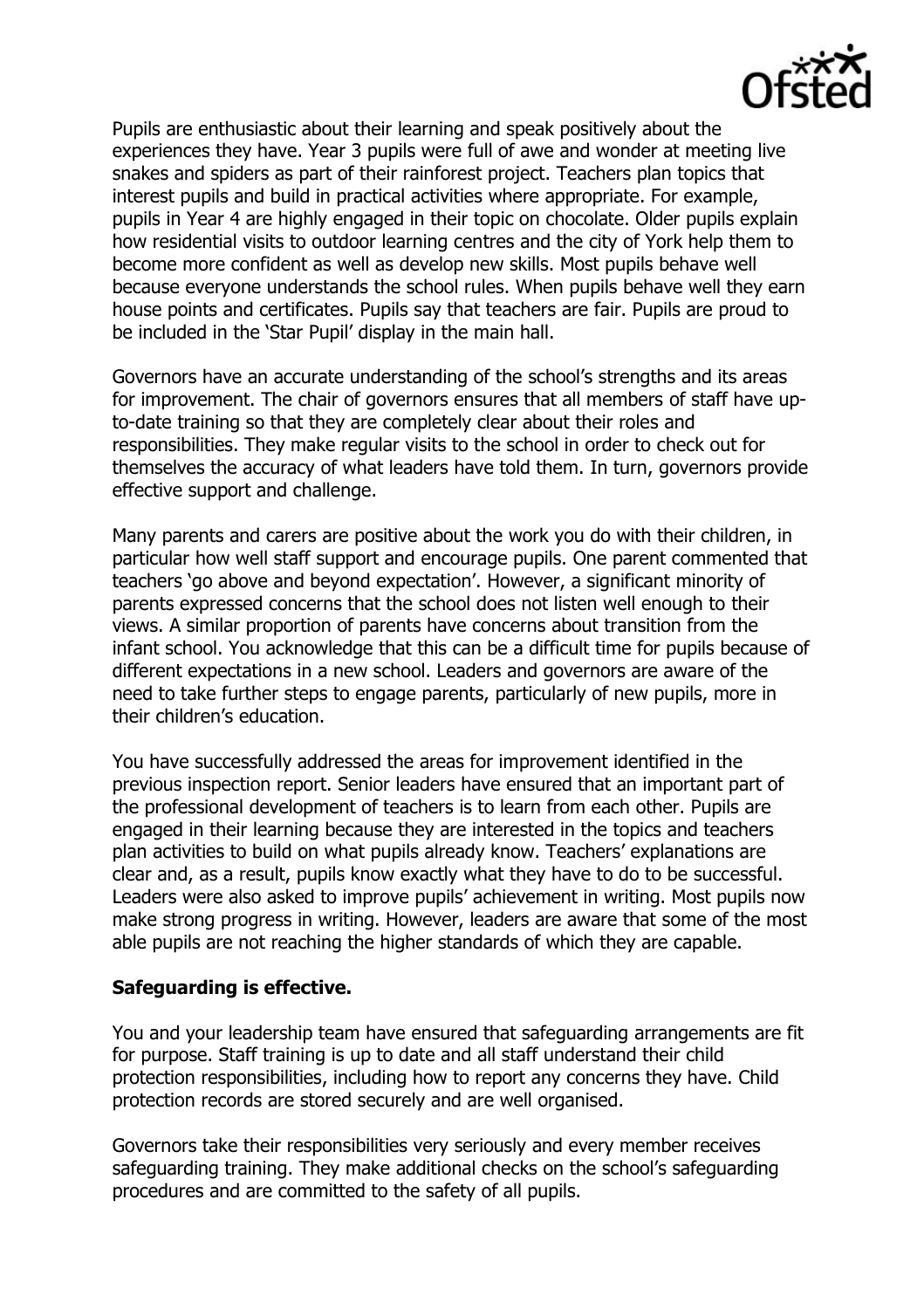

All staff who responded to the online questionnaire, and most parents, agree that children are safe in school. The school seeks to provide additional support for families, when appropriate, to ensure the well-being of pupils. During the inspection, parents were full of praise for the staff who had helped them and their children in specific, difficult circumstances.

Pupils say that they feel safe in school and can explain why. They are knowledgeable about using the internet safely and about road safety. Pupils are aware of how to get help if they need it. Pupils have a clear understanding of what bullying is. They say that there is no bullying in the school but that if there was, they would tell an adult. They have a high expectation that any adult in school would be able to help them and stop it from happening.

## **Inspection findings**

- At the start of the inspection, we agreed that the first line of enguiry would be to find out what impact leaders have had in improving rates of progress in writing. This is because progress in writing at the end of key stage 2 was below the national average in 2016 and 2017. You have ensured that all teachers know the starting points of all of the pupils in their class. Progress is tracked carefully and teachers plan lessons that build successfully on pupils' learning over time.
- **Pupils enjoy writing and they are knowledgeable about how to use grammar,** punctuation and spelling effectively. They take care with the presentation of their work. Pupils focus on making their writing interesting for the reader and choose vocabulary carefully. Teachers ensure that pupils understand the features of different types of writing. Leaders have organised the curriculum so that pupils have many opportunities to write in a range of different subjects. Teachers have equally high expectations of the quality of writing that pupils will produce in history, geography and science as they do in English. As a result, pupils now make strong progress in writing. Leaders are aware that not enough pupils, including those who are disadvantaged, reach the higher standard at the end of key stage 2.
- My second key line of enquiry was to find out about the steps taken by leaders to improve outcomes for disadvantaged pupils. This is because over the last two years, this group of pupils has not achieved as well as other pupils at the end of key stage 2 in reading, writing or mathematics. Pupils are now making stronger progress in a range of subjects because leaders use pupil premium funding effectively to meet their needs. Pupils who I heard read did so confidently and with enthusiasm. They told me about the wide range of books that are available in the school library. They could all tell me about a favourite author and added that teachers encourage them to read a wide range of genres.
- An increasing proportion of disadvantaged pupils are now working at the expected standard for their age in reading, writing and mathematics in most year groups. This is evident in their books across a variety of subjects. Similarly, an increasing proportion of pupils are working at the higher standard. This is important because no disadvantaged pupils achieved the higher standard in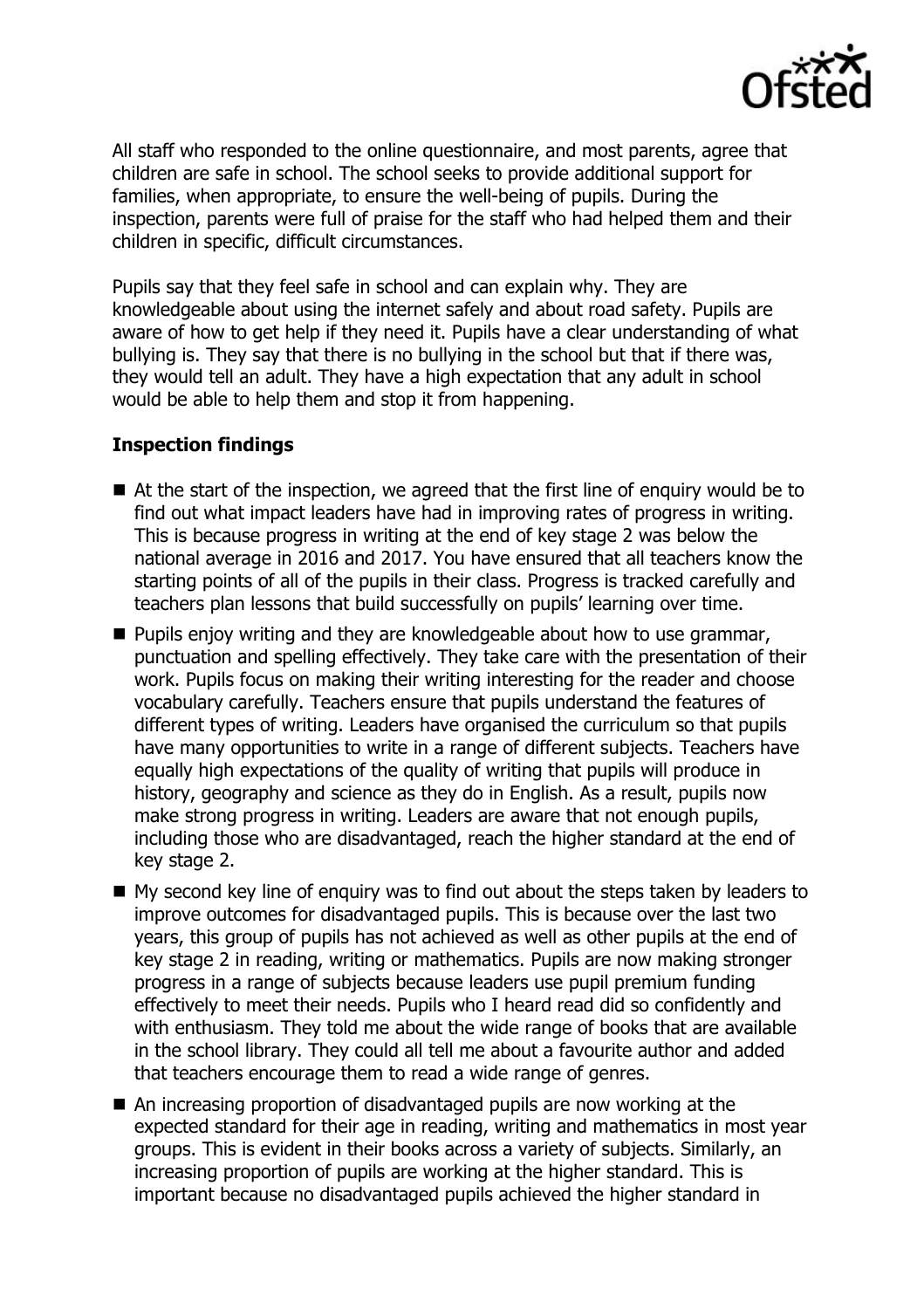

writing in 2016 and 2017 at the end of key stage 2.

 $\blacksquare$  My third key line of enquiry was to explore whether the support for pupils who have SEN and/or disabilities enables them make as much progress in reading as their peers. This is because over the last two years, this group of pupils have made significantly less progress than others by the end of key stage 2. The special educational needs coordinator (SENCo) ensures that leaders and teachers identify pupils' additional needs quickly. Staff deliver extra reading interventions to reduce specific barriers to learning. This includes improving pupils' knowledge and understanding of phonics, improving sight vocabulary and developing comprehension skills. School assessment information shows that progress is improving for this group of pupils but leaders acknowledge that some pupils are capable of making more rapid progress.

# **Next steps for the school**

Leaders and those responsible for governance should ensure that:

- **a** a greater proportion of pupils, including disadvantaged pupils and those who are the most able, achieve the highest standard in writing at the end of key stage 2
- additional support provided for pupils who have SEN and/or disabilities helps them to make more rapid progress in reading
- there are more opportunities for parents to be involved with their children's education so that there is a shared understanding of the school's expectations.

I am copying this letter to the chair of the governing body, the director of education for the Diocese of Birmingham, the regional schools commissioner and the director of children's services for Birmingham. This letter will be published on the Ofsted website.

Yours sincerely

#### Jo Evans **Her Majesty's Inspector**

## **Information about the inspection**

During the inspection, I met with you, senior and middle leaders, parents, governors and an education consultant who provides support to the school. Together we visited classrooms and looked at pupils' work. I also met with a group of 12 pupils to explore their views on the school.

I reviewed the school's website and a range of documents including: the single central record; child protection documents; the school's self-evaluation; improvement plans; monitoring information; and pupil progress and assessment information.

I took account of the 62 parents' responses to Parent View, including 45 free-text